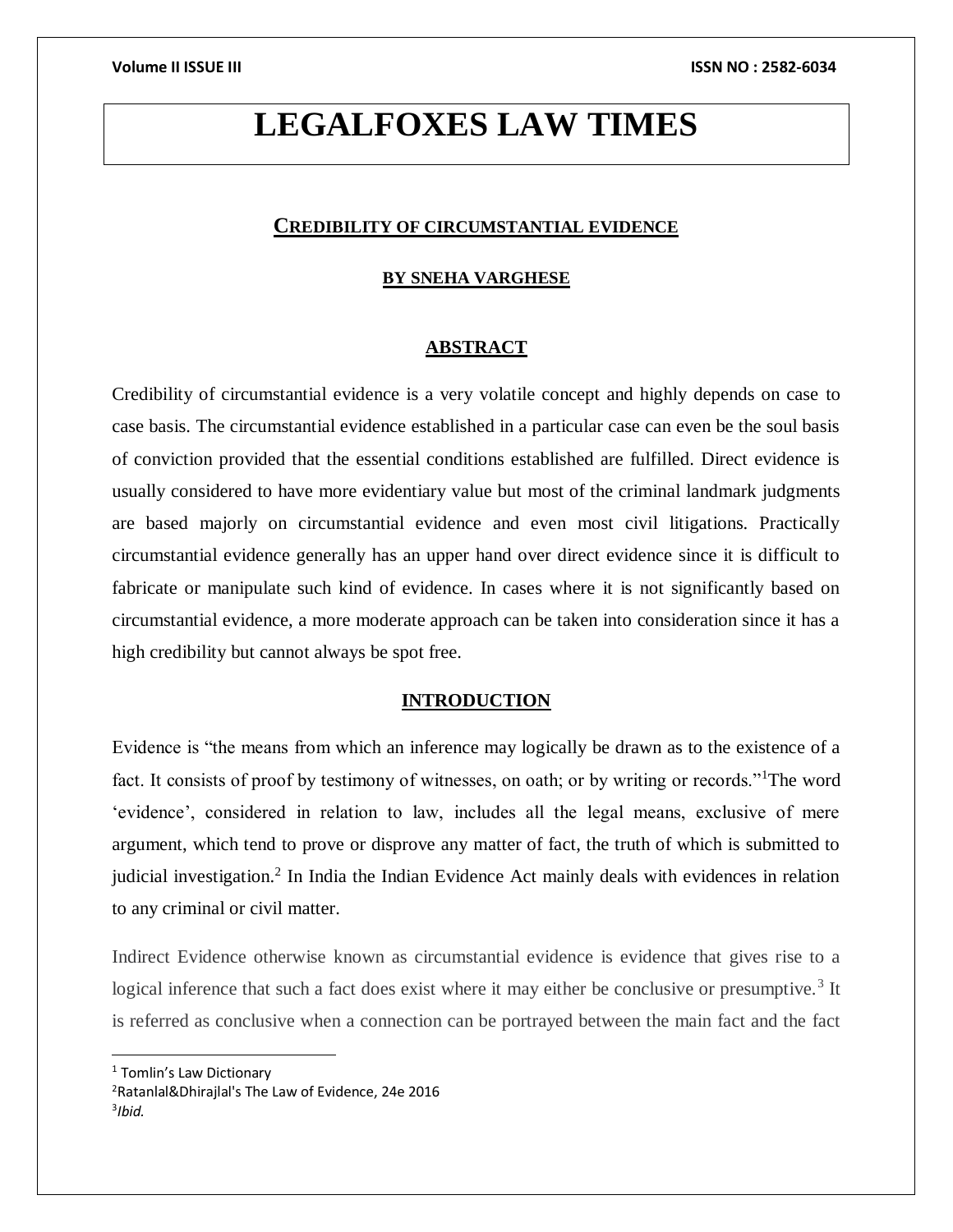that is evidential. It is based on presumptions when the fact is centered upon a higher or a lesser degree of probability. Therefore circumstantial evidence is evidence from which the desired conclusion may be drawn but which requires the tribunal of fact not only to accept the evidence presented but also draw an inference from it.<sup>4</sup>

# **CRITICAL ANALYSIS**

# **LEGISLATIVE ANALYSIS**

In the Indian Evidence Act, there isn't an exclusive provision with regards to circumstantial evidence but is inferred in certain sections but it has been established in a better manner by the way of precedents.

Though, in the definition of the word "evidence" given in Section 3 of the Indian Evidence Act, 1872 one finds only oral and documentary evidence, this word is also used in phrases such as best evidence, circumstantial evidence, corroborative evidence, derivative evidence, direct evidence, documentary evidence, hearsay evidence, indirect evidence, oral evidence, original evidence, presumptive evidence, primary evidence, real evidence, secondary evidence, substantive evidence, testimonial evidence, etc.<sup>5</sup> The credibility of circumstantial evidence is very deducible and depends on the facts of each case, even though it does not have the same value as direct evidence, there is still a lot of weightage given to this kind of evidence. Circumstantial evidence therefore consists of evidence of circumstances, none of which speak directly to the facts in issue but from which those facts may be inferred. Feelings of animosity towards the victim, presence in the area of the attack, the victim's blood on the accused clothing—all these build up into a strong but inferential case.<sup>6</sup>

Section 106 of Indian Evidence Act 1872 states that – "Burden of proving fact especially within knowledge.—when any fact is especially within the knowledge of any person, the burden of proving that fact is upon him"<sup>7</sup>Thus the demeanor of an accused plays a vital role in making sure

 $\overline{a}$ 

<sup>4</sup> PETER MURPHY : A PRACTICAL APPROACH TO EVIDENCE, 2nd Edn., 1985, p. 5

<sup>&</sup>lt;sup>5</sup>Kalyan Kumar Gogoi v. AshutoshAgnihotri, (2011) 2 SCC 532 [LNIND 2011 SC 80]

<sup>6</sup> STEVE UGLOW'S EVIDENCE: TEXT & MATERIALS, 1997, p. 15.

<sup>&</sup>lt;sup>7</sup> Section 106 Indian Evidence Act, 1872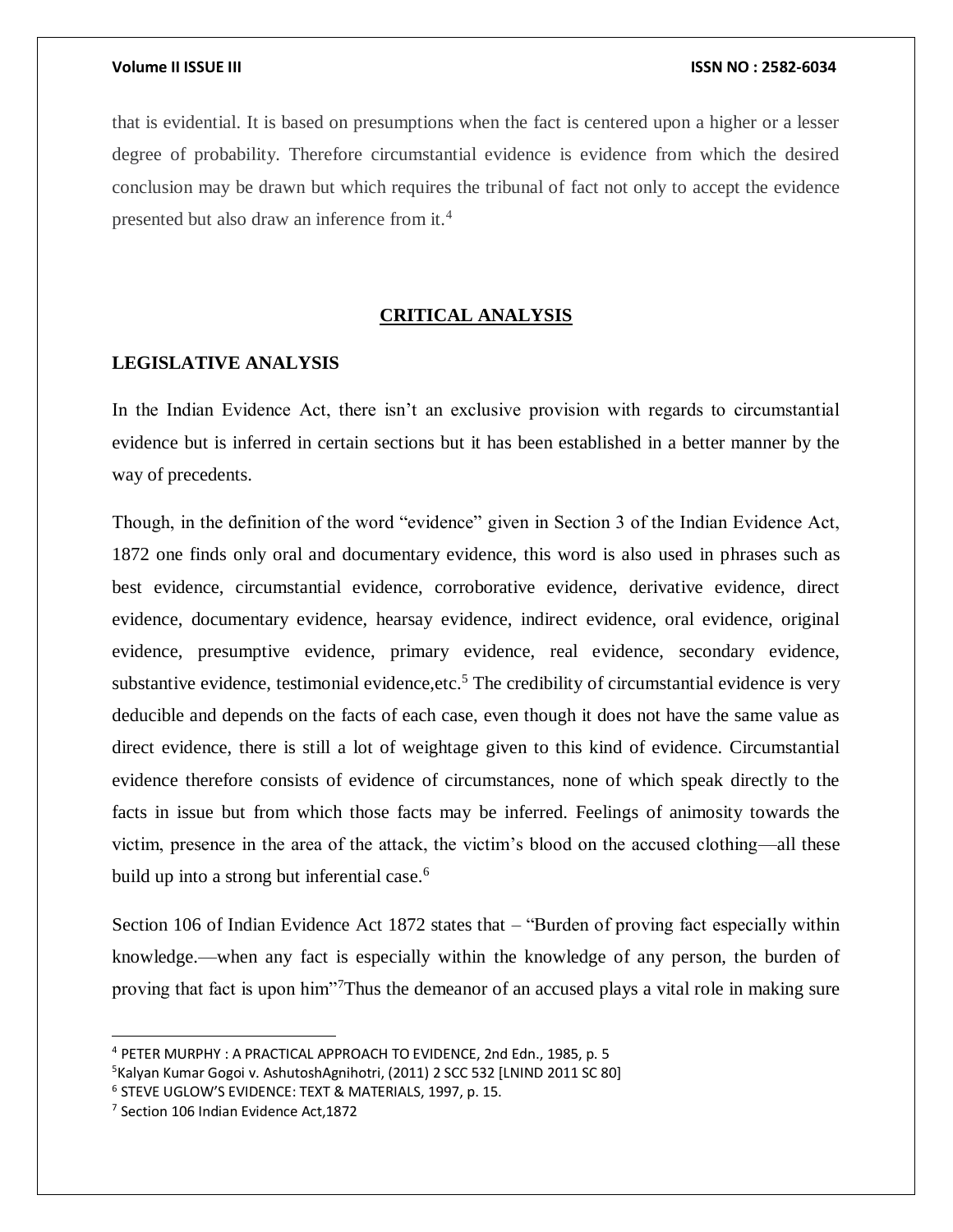that the circumstantial evidence is corroborated. Incase if theallegedaccused has acted in an unusual and peculiar way like absconding, not able to prove the presence of an alibi or crime scene contamination etc., which can showcase the mala fide intent then this can be a significant factor connecting the dotswhich could make him liable for the crime committed.

# **JUDICIAL ANALYSIS**

The Courts in India have plethora of judgments with respect to the circumstantial evidence and its credibility.Therefore the standard of proof required to convict a person on circumstantial evidence is well-established by a series of decisions of the Supreme Court.<sup>8</sup> According to that standard the circumstances relied upon in support of the conviction must be fully established and the chain of evidence furnished by those circumstances must be so far complete as not to leave any reasonable ground for a conclusion consistent with the innocence of the accused $9$  and further it must be such as to show that within all human probability the act must have been done by the accused<sup>10</sup> and, if two views are possible on such evidence, the view pointing towards the innocence of the accused is to be adopted.<sup>11</sup> However, this does not mean that before the prosecution can succeed in a case resting upon circumstantial evidence alone, it must meet any and every hypothesis suggested by the accused, however extravagant and fanciful it might be and it is not necessary that every one of the proved facts must in itself be decisive of the complicity of the accused or point conclusively to this guilt so when deciding the question of sufficiency, what the Court has to consider is the total cumulative effect of all the proved facts each one of which re-enforces the conclusion of guilt.<sup>12</sup> It is the cumulative result of all the circumstances which must unerringly point to the guilt of the accused and not one circumstance by itself.<sup>13</sup> In such cases, the Court must guard against the danger of allowing conjecture or suspicion to take

 $\overline{\phantom{a}}$ 

<sup>8</sup>Govinda Reddy v. State of Mysore, AIR 1960 SC 29

<sup>9</sup>Deonandan Mishra v. State of Bihar, (1955) 2 SCR 570

<sup>&</sup>lt;sup>10</sup>Bakshish Singh v. State of Punjab, AIR 1971 SC 2016

 $11$ State of H.P. v. Diwana, 1995 Crli 3002 (HP)

<sup>12</sup>State of A.P. v. I.B.S.P. Rao, AIR 1970 SC 648

<sup>&</sup>lt;sup>13</sup>Gade Lakshmi Mangraju v. State of A.P., 2001 Crlj 3317 (para 23) (SC)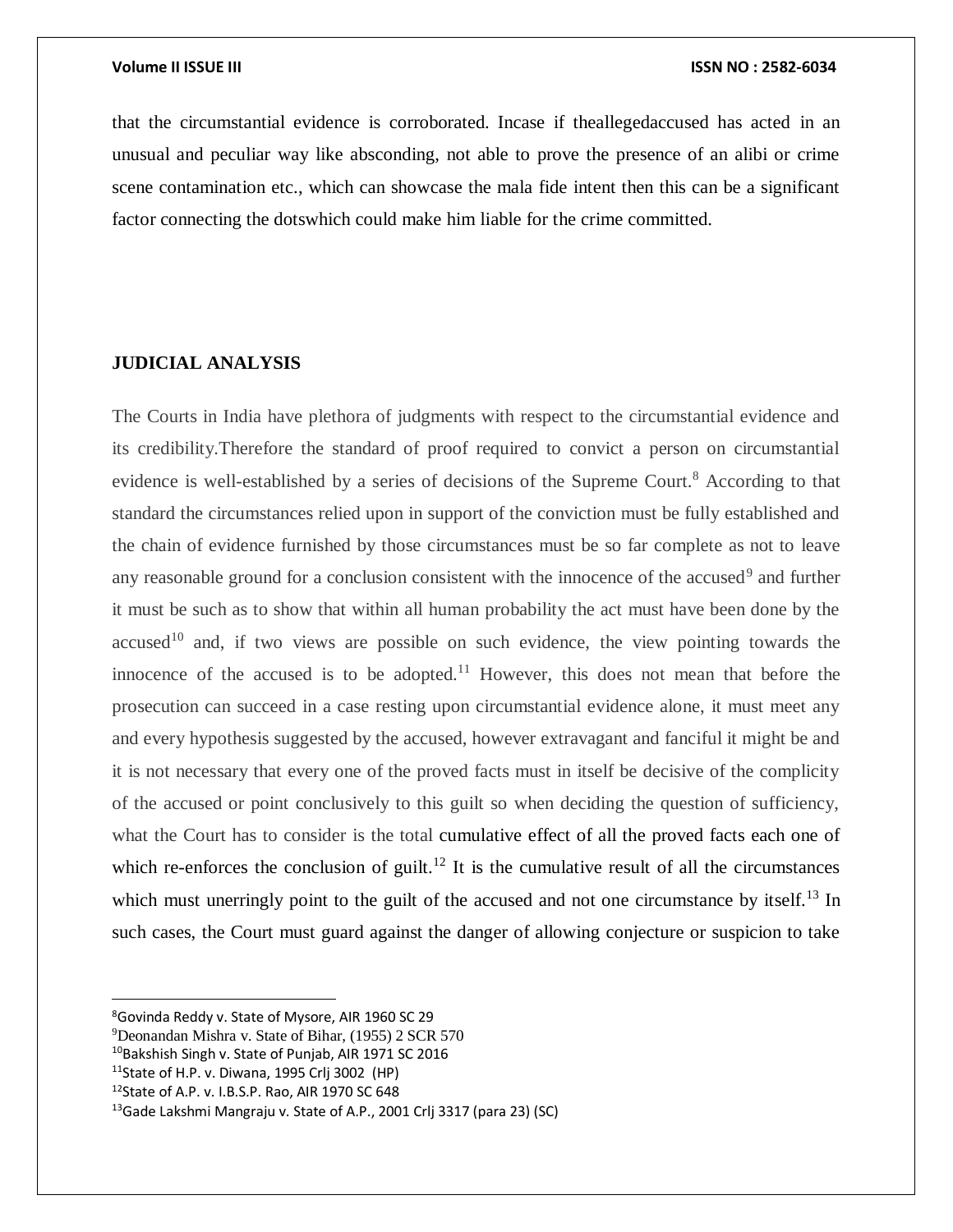the place of legal proof.<sup>14</sup> Insufficient circumstantial evidence, benefit of doubt, explains the requirements as to circumstantial evidence.<sup>15</sup> If any rational explanation is possible, then there is an element of doubt of which the accused must be given the benefit.<sup>16</sup>

Thus when a case rests squarely on circumstantial evidence, the inference of guilt can be justified only when all the incriminating facts and circumstances are found to be incompatible with the innocence of the accused or the guilt of any other person.<sup>17</sup> Where the case depends upon the conclusion drawn from circumstances the cumulative effect of the circumstances must be such as to negative the innocence of the accused and bring the offences home beyond any reasonable doubt.<sup>18</sup> In a case based on circumstantial evidence, the settled law is that the circumstances from which the conclusion of guilt is drawn should be fully proved and such circumstances must be conclusive in nature. Moreover, all the circumstances should be complete and there should be no gap in the chain of evidence.<sup>19</sup>

Therefore the essential conditions or the golden rules to precede the credibility of a circumstantial evidence that have been established in various other cases and was again reiterated which stated that:

"(1)The circumstances from which the conclusion of guilt is to be drawn should be fully established. The circumstances concerned must or should and not may be established;

(2) The facts so established should be consistent only with the hypothesis of the guilt of the accused, that is to say, they should not be explainable on any other hypothesis except that the accused is guilty;

(3) The circumstances should be of a conclusive nature and tendency;

(4) They should exclude every possible hypothesis except the one to be proved; and

 $\overline{\phantom{a}}$ 

<sup>&</sup>lt;sup>14</sup>Charan Singh v. State of U.P., AIR 1967 SC 520

<sup>15</sup>State of U.P. v. Sukhbasi, AIR 1985 SC 1224

<sup>&</sup>lt;sup>16</sup>HanumantGovindNargundkar v. State of M.P., AIR 1952 SC 343

<sup>&</sup>lt;sup>17</sup>Hukam Singh v. State of Rajasthan, AIR 1977 SC 1063

 $18$ Bhagat Ram v. State of Punjab, AIR 1954 SC 621 : 1954 Crlj 1645

<sup>19</sup>C. Changa Reddy v. State of A.P., AIR 1996 SC 3390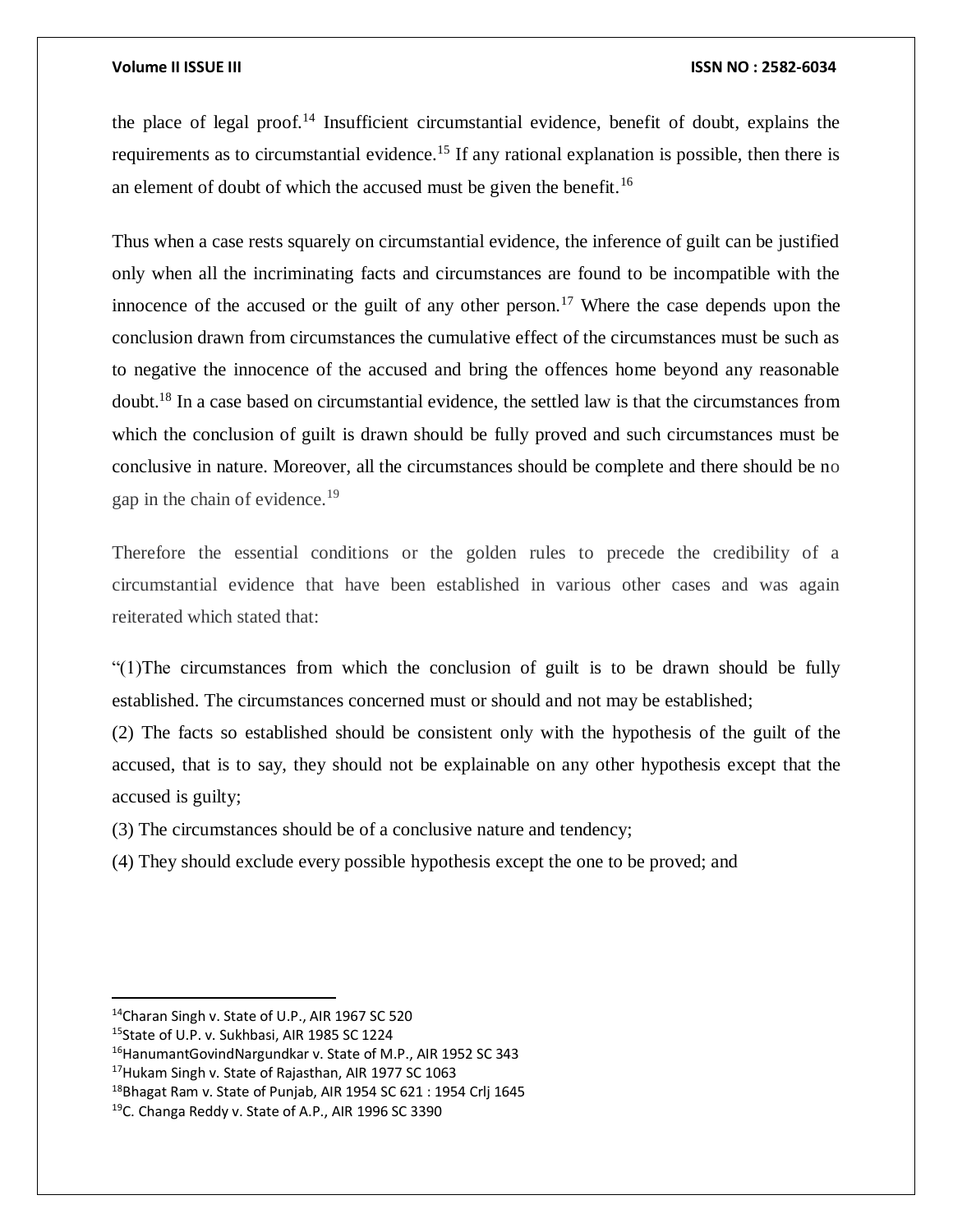(5) There must be a chain of evidence so complete as not to leave any reasonable ground for the conclusion consistent with the innocence of the accused and must show that in all human probability that the act must have been done by the accused" <sup>20</sup>

Therefore there is high possibility of cases being decided solely based on circumstantial evidence as long as all the conditions are met with and the onus of proof lies on the prosecution to show the complete chain of events and point the guilt towards the accused<sup>21</sup>and sometimes it could prove a whole lot better than the direct evidence provided as well.

# **CONCLUSION AND SUGGESTIONS**

Human agency may be faulty in expressing picturisation of actual incident, but the circumstances cannot fail and thus many a times it is aptly said that "men may tell lies, but circumstances do not" so therefore with respect to circumstantial evidence, the circumstances from which the conclusion of guilt is to be drawn, in the first instance, be fully established.<sup>22</sup>

Therefore in a Case relating to circumstantial evidence, the Court should see the circumstances very carefully before arriving at a finding of guilt of the person concerned and yet if there is any doubt which is inconsistent with the innocence of the accused, benefit should go to the accused.<sup>23</sup>

The credibility of the evidentiary value on the basis of circumstances is quite high and from the given facts and situations, circumstantial evidence plays a pivotal role in the course of the process of investigation and also to examine the facts at hand. Through circumstantial evidence even the motive of the act can be disclosed but it is not always since it cannot provide relevant fact of the case all the time. Therefore, to conclude it is rightfully said that circumstantial evidence gives a broad idea and perspective with respect to the facts of the case and with proper analysis and investigation, it can be a criteria for conclusiveness and can be made highly credible.

Some suggestions that the Court can take into consideration is:

 $\overline{a}$ 

<sup>&</sup>lt;sup>20</sup>SharadBirdichandSarda v. State of Maharashtra, AIR 1984 SC 1622

<sup>21</sup>Sahadevan v. State of Tamil Nadu, AIR 2012 SC 2435

<sup>22</sup>[Ratanlal&Dhirajlal's](https://elibrary.symlaw.ac.in:2103/api/document/collection/analytical-materials-in/id/5TSG-FP31-JPP5-23XD-00000-00?cite=(IN)%20Ratanlal%20%26%20Dhirajlal) The Law of Evidence, 24e 2016

<sup>23</sup>YomeshbhaiPrashankar Bhatt v. State of Gujarat, AIR 2011 SC 2328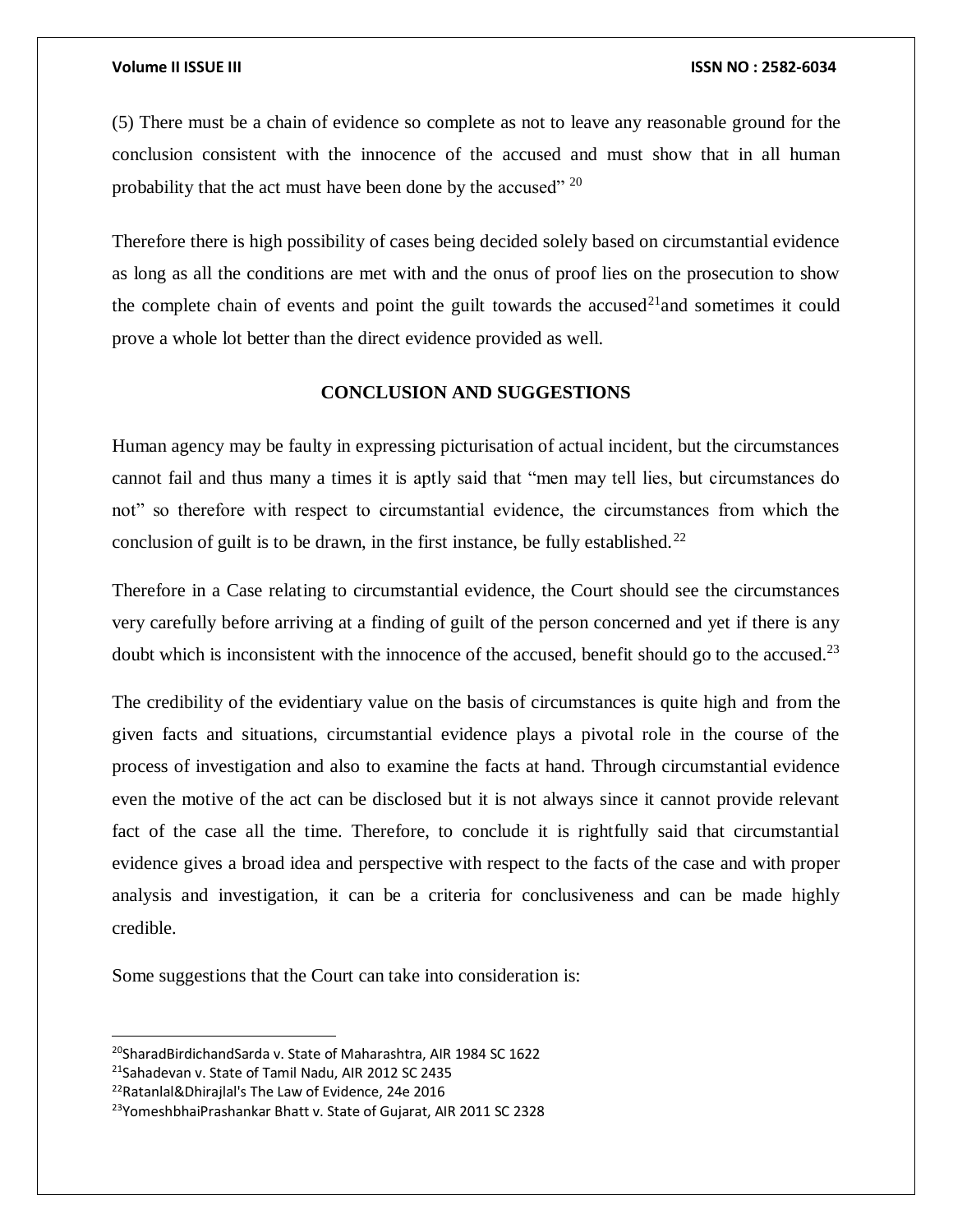- 1. The investigation process in checking the authenticity of the circumstances should be taken care of.
- 2. There should a more exclusive definition of circumstantial evidence in the act in order to clearly assemble what comes under its broad purview which will also help in creating a better base of its credibility.

#### **REFERENCES**

- 1. Tomlin's Law Dictionary
- 2. [Ratanlal&Dhirajlal's](https://elibrary.symlaw.ac.in:2103/api/document/collection/analytical-materials-in/id/5TSG-FP31-JPP5-23XD-00000-00?cite=(IN)%20Ratanlal%20%26%20Dhirajlal) The Law of Evidence, 24e 2016
- 3. PETER MURPHY : A PRACTICAL APPROACH TO EVIDENCE, 2nd Edn., 1985, p. 5
- 4. Kalyan Kumar Gogoi v. AshutoshAgnihotri, (2011) 2 SCC 532 [LNIND 2011 SC 80]
- 5. STEVE UGLOW'S EVIDENCE: TEXT & MATERIALS, 1997, p. 15.
- 6. Section 106 Indian Evidence Act,1872
- 7. Govinda Reddy v. State of Mysore, AIR 1960 SC 29
- 8. Deonandan Mishra v. State of Bihar, (1955) 2 SCR 570
- 9. Bakshish Singh v. State of Punjab, AIR 1971 SC 2016
- 10. State of H.P. v. Diwana, 1995 Crlj 3002 (paras 10 and 11) (HP)
- 11. State of A.P. v. I.B.S.P. Rao, AIR 1970 SC 648
- 12. Gade Lakshmi Mangraju v. State of A.P., 2001 Crlj 3317 (para 23) (SC)
- 13. Charan Singh v. State of U.P., AIR 1967 SC 520
- 14. State of U.P. v. Sukhbasi, AIR 1985 SC 1224
- 15. HanumantGovindNargundkar v. State of M.P., AIR 1952 SC 343
- 16. Hukam Singh v. State of Rajasthan, AIR 1977 SC 1063
- 17. Bhagat Ram v. State of Punjab, AIR 1954 SC 621 : 1954 Crlj 1645
- 18. C. Changa Reddy v. State of A.P., AIR 1996 SC 3390
- 19. SharadBirdichandSarda v. State of Maharashtra, AIR 1984 SC 1622